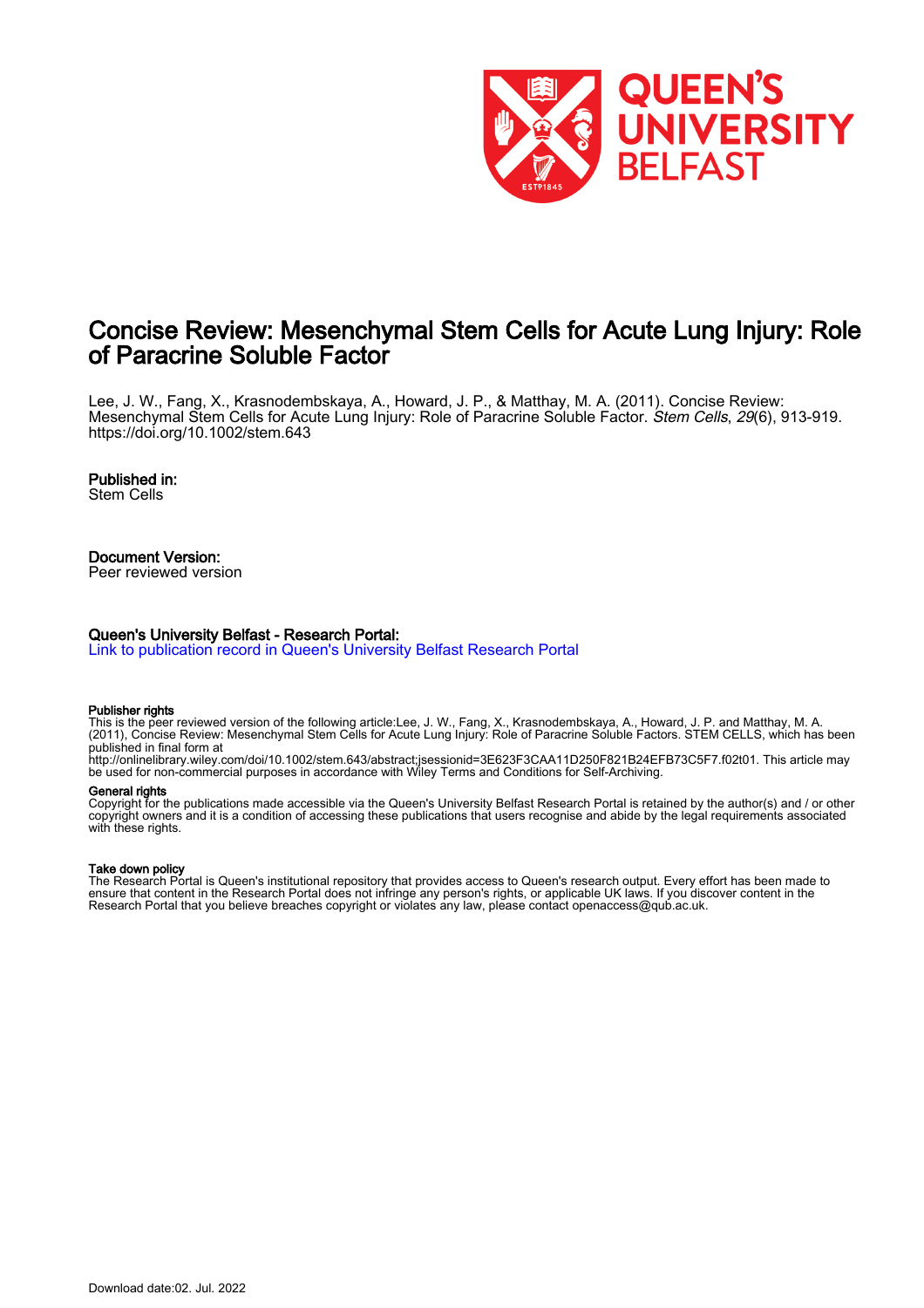

# NIH Public Access

**Author Manuscript**

*Stem Cells*. Author manuscript; available in PMC 2012 June 1.

Published in final edited form as:

Stem Cells. 2011 June ; 29(6): 913-919. doi:10.1002/stem.643.

# **Concise Review: Mesenchymal Stem Cells for Acute Lung Injury: Role of Paracrine Soluble Factors**

**Jae W. Lee**a,b, **Xiaohui Fang**b, **Anna Krasnodembskaya**b, **James P. Howard**<sup>c</sup> , and **Michael A. Matthay**a,b,d

aDepartment of Anesthesiology, University of California San Francisco, California, USA

<sup>b</sup>Cardiovascular Research Institute, University of California San Francisco, California, USA

<sup>c</sup>Department of Pediatrics, University of California San Francisco, California, USA

dDepartment of Medicine, University of California San Francisco, California, USA

## **Abstract**

Morbidity and mortality have declined only modestly in patients with clinical acute lung injury (ALI) and acute respiratory distress syndrome (ARDS), despite extensive research into the pathophysiology. Current treatment remains primarily supportive with lung-protective ventilation and a fluid conservative strategy. Pharmacologic therapies that reduce the severity of lung injury in preclinical models have not yet been translated to effective clinical treatment options. Consequently, further research in trans-lational therapies is needed. Cell-based therapy with mesenchymal stem cells (MSCs) is one attractive new therapeutic approach. MSCs have the capacity to secrete multiple paracrine factors that can regulate endothelial and epithelial permeability, decrease inflammation, enhance tissue repair, and inhibit bacterial growth. This review will focus on recent studies, which support the potential therapeutic use of MSCs in ALI/ ARDS, with an emphasis on the role of paracrine soluble factors.

#### **Keywords**

Acute lung injury; Angiopoietin-1; Keratinocyte growth factor; LL-37; Mesenchymal stem cells; Pulmonary edema

## **Introduction**

Adult stem cells are tissue specific cells that have retained the ability to differentiate into a distinct variety of cell lineages and have self-renewal capability. Although adult stem cells do not possess the full plasticity of embryonic stem cells (ESCs), they offer practical advantages including ease of isolation and propagation. More significantly, they have a limited risk of tumor formation and are not associated with the ethical controversy that surrounds ESC research. Mesenchymal stem cells (MSCs) are one class of adult stem cells that have generated a significant amount of interest as a potential therapy for lung disease. MSCs were first discovered in 1968 by Friedenstein et al. [1], who found bone marrow

Correspondence: Jae W. Lee, M.D., Department of Anesthesiology, University of California San Francisco, 505 Parnassus Ave., Box 0648, San Francisco, California 94143, USA. Telephone: 415-476-1079; Fax: 415-502-2126; leejw@anesthesia.ucsf. edu.

**Disclosure of Potential Conflicts of Interest** The authors indicate no potential conflicts of interest.

<sup>©</sup> AlphaMed Press

Author contributions: J.W.L.: manuscript writing and final approval of manuscript; X.F. and J.P.H.: collection and/or assembly of data; A.K. and M.A.M.: manuscript writing.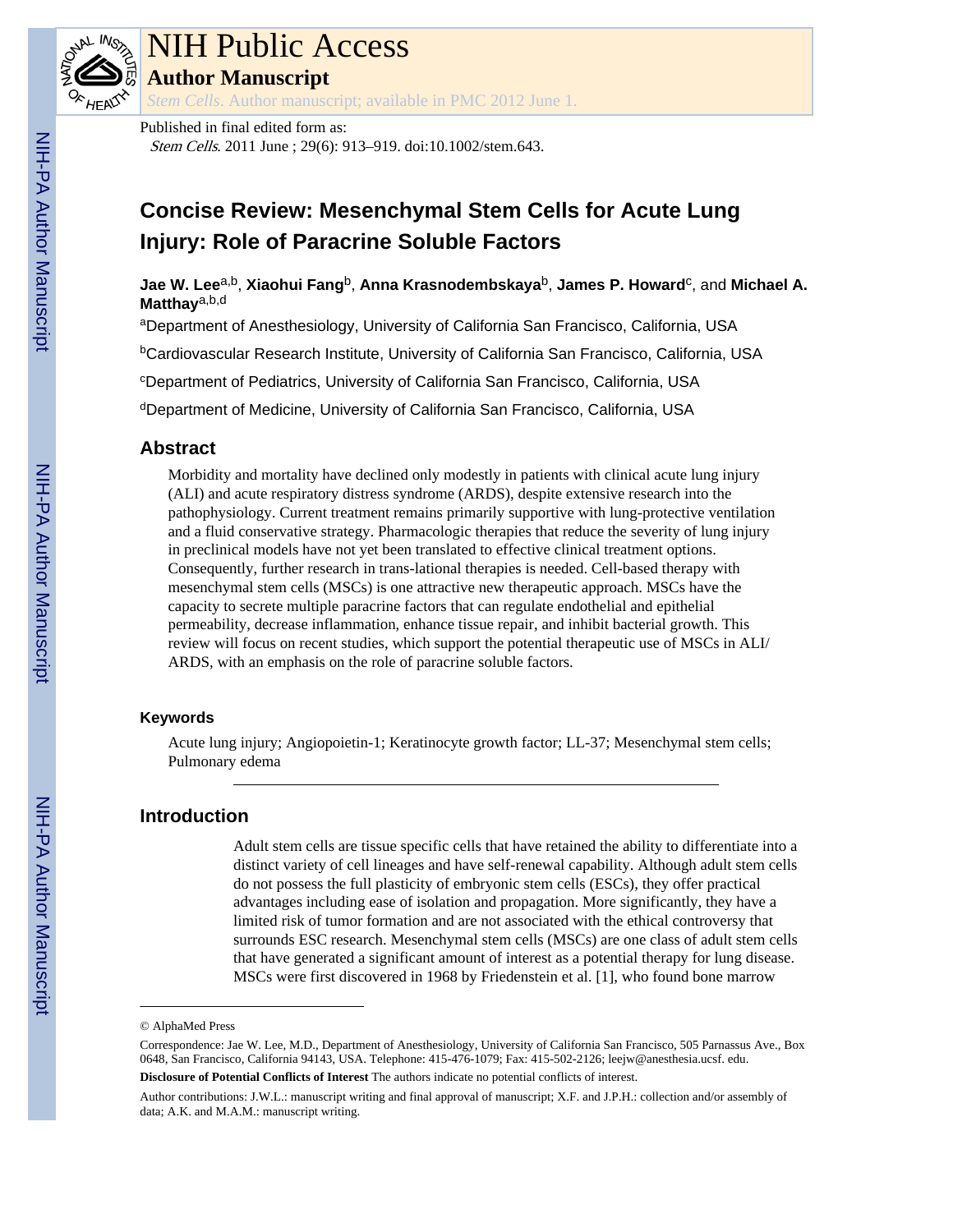stromal cells that were adherent, clonogenic, and fibroblastic in appearance. MSCs, also called multipotent mesenchymal stromal cells, can now be isolated from a variety of human tissues including the bone marrow, adipose tissue, and placenta. Bone marrow-derived MSCs reside near the sinusoids and function as support cells for hematopoietic stem cells. Although MSCs comprise less than 0.1% of all bone marrow cells, they can be isolated from whole bone marrow aspirates by their ability to adhere to plastic and form colonies. Although no unique MSC surface markers have been identified, the International Society of Cellular Therapy defined MSCs in 2006 by three criteria: (1) MSCs must be adherent to plastic under standard tissue culture conditions; (2) MSCs must express certain cell surface markers such as CD73, CD90, and CD105, but must not express other markers including CD45, CD34, CD14, or CD11b; and (3) MSCs must have the capacity to differentiate into mesenchymal lineages including osteoblasts, adipocytes, and chrondoblasts under in vitro conditions [2].

The current enthusiasm surrounding the potential use of MSCs for therapeutic purposes is based on their low immunogenicity, their immunomodulatory properties, and their ability to secrete endothelial and epithelial growth factors and, more recently, antimicrobial peptides (Table 1). Allogeneic MSCs are able to evade clearance by the host immune system through a variety of mechanisms including low expression of the major histocompatibility complex (MHC) I and II proteins as well as lack of the T-cell costimulatory molecules, CD80 and CD86, a characteristic of MSCs often referred to as being "immunoprivileged" [13]. MHC II molecules are designed to enable T4-lymphocytes to recognize epitopes of exogenous antigens and discriminate self from nonself. This property makes MSCs attractive for cellbased therapy because they can be administered to patients without human leukocyte antigen matching. However, recent studies have shown that MSCs can express higher levels of the MHC class II proteins than originally thought [14–16]. In addition, Nauta et al. [17] demonstrated that infusion of allogeneic MSCs elicited a host response and led to graft rejection. It has now become apparent that the original belief that MSCs have low immunogenicity due to a lack of MHC II antigen is not entirely correct. However, the concern over the potential immunogenicity of MSCs must be interpreted in light of how MSCs affect both the innate and adaptive immune systems, often suppressing T and B lymphocyte activations (see below). Although these are different issues and seem to have opposing functions, they clearly affect each other's behavior in vivo and must be studied further.

## **Mscs in Preclinical Ali Models**

Previous studies suggested that bone marrow-derived MSCs may have therapeutic applications in several clinical disorders including myocardial infarction [18–21], diabetes [22], sepsis [9, 11], hepatic failure [23], and acute renal failure [24]. Bone marrow-derived MSCs have been investigated in several in vivo models of lung disease [5, 8–10, 25–30]. In a mouse model of bleomycin-induced lung injury and fibrosis, syngeneic MSCs improved survival and lung inflammation when given intravenously [25, 27]. In a follow-up study, Ortiz et al. [8] found that a subpopulation of mouse MSC produced interleu-kin-1 receptor antagonist (IL-1ra) that was capable of attenuating the severity of bleomycin-induced lung injury. To determine the effect of MSCs on lung injury from endotoxin, several groups studied the therapeutic effect of MSCs following intraperitoneal [28] or intratracheal *Escherichia coli* endotoxin [5, 30] in mice. Xu et al. [28] found that intravenous administration of syngeneic MSCs following intraperitoneal lipopolysac-charide (LPS) prevented endotoxin-induced pulmonary inflammation, injury, and edema as well as the influx of neutrophils into the injured alveoli. In addition, Xu et al. [30] and Mei et al. [5] also discovered that transfection of mouse MSCs with and without human angiopoietin-1 (Ang-1) both reduced the severity of *E. coli* endotoxin-induced lung injury. In all these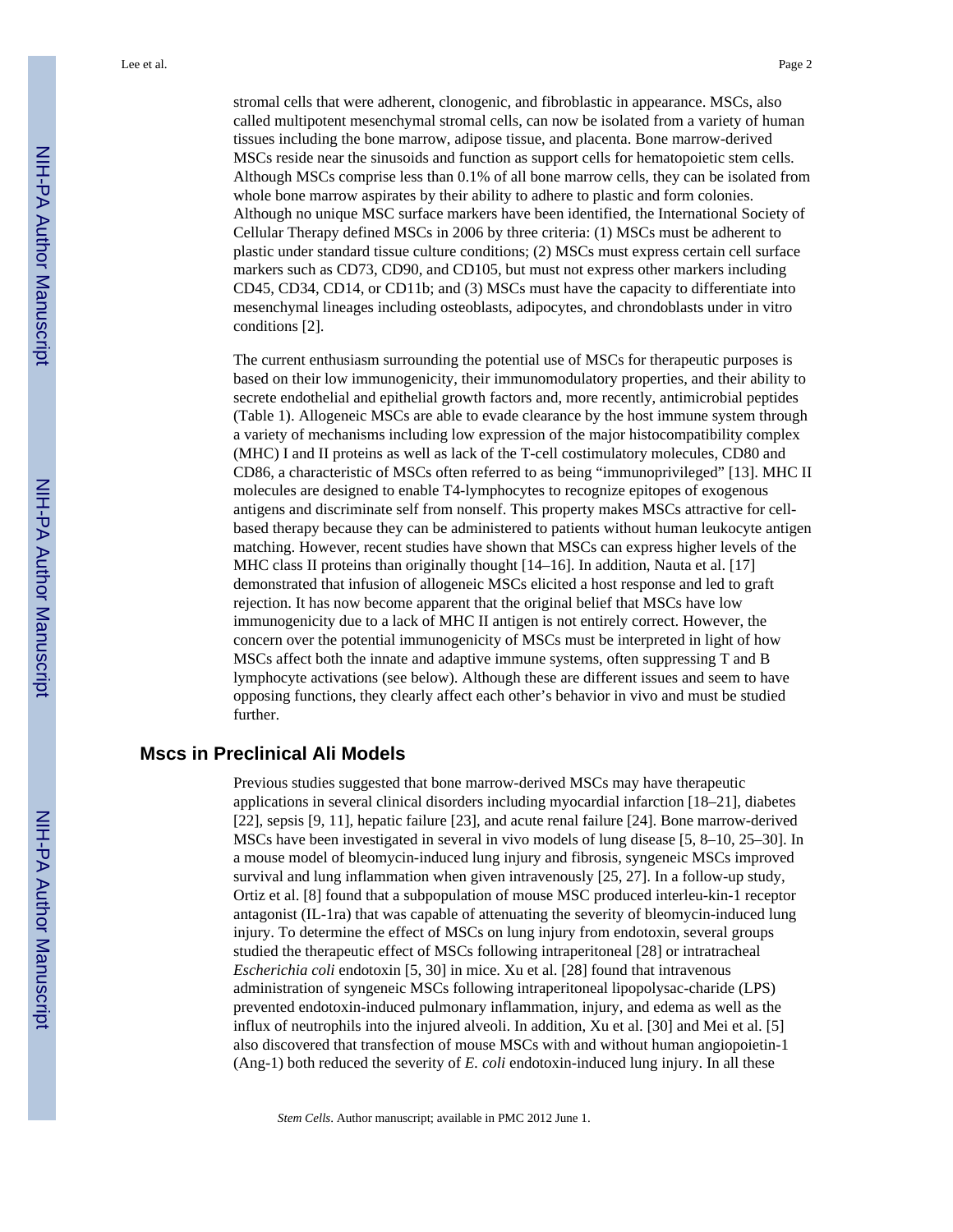studies, the therapeutic effect could not be accounted for by the level of lung MSC engraftment, suggesting the importance of paracrine soluble factors or direct interaction with host cells.

One major limitation to these studies was that MSCs were not used as a treatment modality; the cells were given concurrent with the injury or before the injury. Recently, we reported that intrabronchial instillation of syngeneic MSCs 4 hours after endotoxin delivery to the lung improved survival and reduced the extent of pulmonary edema formation in *E. coli* endotoxin-induced acute lung injury (ALI) in mice [10]. To further define the therapeutic potential of MSCs, we developed two human models of ALI: an ex vivo human lung preparation perfused with human blood and injured by *E. coli* endotoxin and primary cultures of human alveolar epithelial type II cells grown in a Transwell plate with an airliquid interface injured by an inflammatory insult. In the ex vivo perfused human lung, the intrabronchial instillation of human MSCs 1 hour after endotoxin-induced lung injury restored alveolar fluid clearance (AFC) or the ability to resolve pulmonary edema fluid in part by the secretion of keratinocyte growth factor (KGF) [3]. In primary cultures of human alveolar type II cells, human MSCs grown without cell contact in a Transwell plate restored the increase in epithelial permeability to protein caused by exposure to inflammatory cytokines in part by the secretion of Ang-1 [6]. In addition, new preliminary data from a meeting suggest that MSCs may enhance repair to the injured alveolar epithelium in a LPSinduced lung injury model in rats by the mitochondrial transfer of material from one cell to the other [31]. In summary, these studies supported the theme that MSC paracrine factors with or without direct interaction with injured lung cells were a key mechanism by which MSCs promoted repair in the injured tissue beds.

#### **Mechanism: Engraftment**

Much of the initial interest in adult stem cell therapy originated from the multipotent nature of the bone marrow-derived cells. Krause et al. [32] found that a single bone marrowderived hematopoietic stem cell could give rise to cells of multiple different organs including the lung. She reported up to 20% engraftment of bone marrow-derived cells in the lung, including epithelial cells, from a single hematopoietic precursor. This report stimulated additional investigations into the possibility that bone marrow-derived MSCs might be able to regenerate the lung epithelium and/or endothelium as well. However, these results were questioned by multiple groups, who observed only engraftment of leukocyte lineages [33] or low engraftment rates in lung injury models with observed rates of <1% [25, 27, 34, 35]. Despite initial interest in their multipotent properties, engraftment in the lung now does not appear to play the major beneficial role. The beneficial effect of MSCs appears to derive more from their capacity to home to injured tissue beds, interact with injured host cells, and secrete paracrine soluble factors that modulate immune responses as well as alter the responses of endothelium or epithelium to injury through the release of growth factors and antimicrobial peptides [3, 6, 8, 9, 12].

However, the role of stem cell engraftment in repair following lung injury requires further research. Sueblinvong et al. [36] found that human umbilical cord MSCs when cultured in vitro with specialized growth medium expressed Clara cell secretory protein (CCSP), surfactant protein-C (SP-C), and cystic fibrosis transmembrane conductance regulator (CFTR), important functional markers of lung alveolar epithelial cells. After systemic administration to immunotolerant, nonobese diabetic/severe combined immunodeficiency mice, rare cells were localized in the lung airway epithelium that expressed cytokeratin and human CFTR. Wong et al. [37, 38] found a subpopulation of adherent human and murine bone marrow cells that expressed CCSP as well, and when cultured ex vivo with an airliquid interface, these CCSP+ cells expressed alveolar type I and II markers such as pro-SP-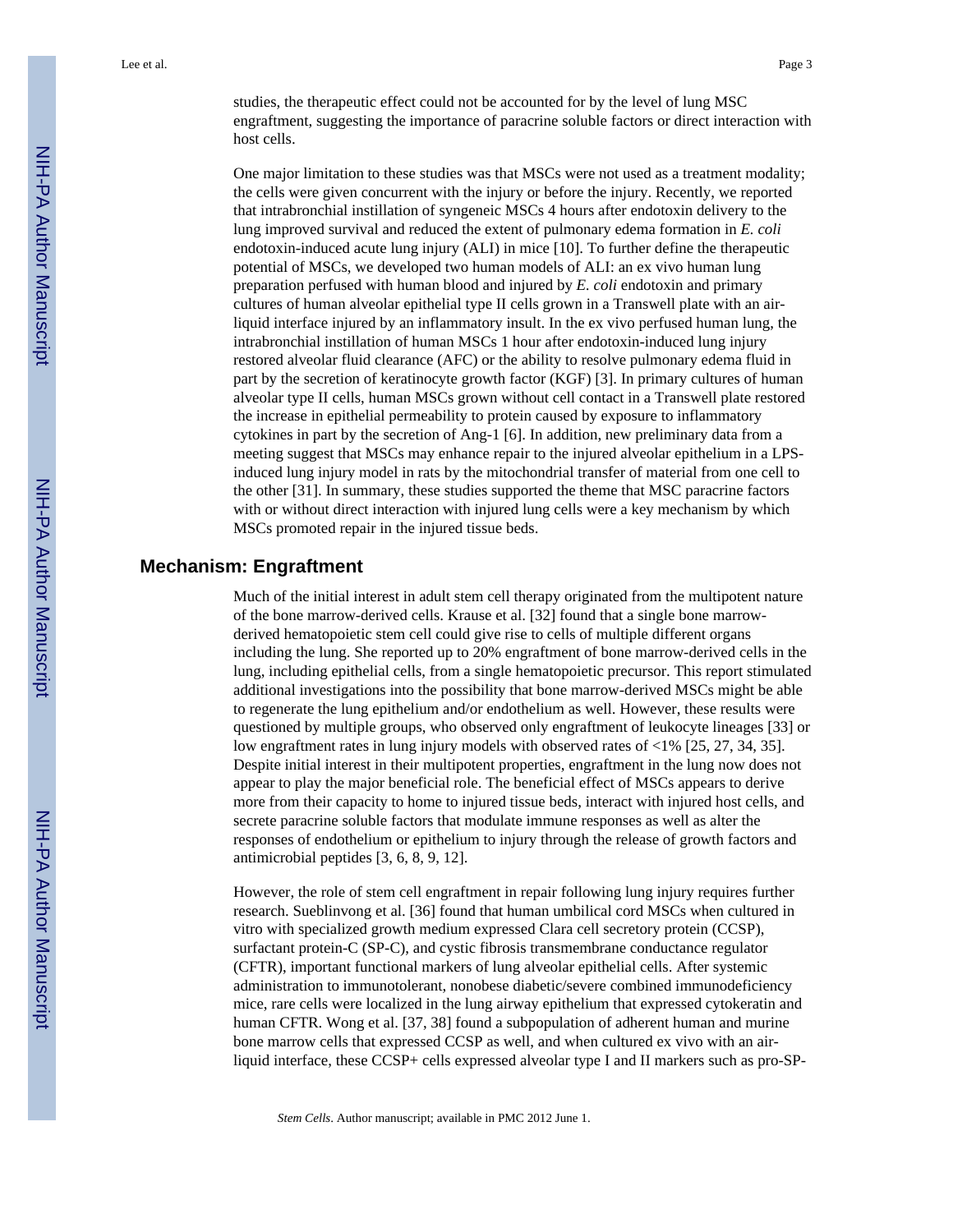C, CFTR, and epithelial sodium channel (ENaC). CCSP+ cells preferentially homed to naphthalene-damaged airways when delivered transtracheally or intravenously. Although further research is needed, these publications highlight the potential of in vitro modification of MSCs, which may increase lung engraftment and/or regeneration in vivo.

Several groups have also identified adult stem cells within the lung, some with the features of MSCs. Kim et al. [39] identified CCSP+ SP-C+ Sca-1 CD34 cells at the bronchoalveolar ductal junction in mice,+which were + capable of differentiating into Clara cells or alveolar type I or II in response to lung injury. In addition, fibroblast-like cells have been found in the lungs of premature human infants as well as the lungs of human allograft following lung transplantation, which have characteristics of MSCs [40, 41]. Jarvinen et al. [41] demonstrated that these lung resident MSCs from human lung allografts, similar to bone marrow-derived MSCs, suppressed T-cell activation in vitro, primarily through the secretion of prostaglandin  $E_2$  (PGE<sub>2</sub>). Although promising, the roles of these lung resident stem cells during ALI will need to be investigated further. One potential mechanism of benefit by MSC therapy in ALI may be through the support of these endogenous stem cells.

## **Mechanism: Immunomodulation**

A major characteristic of MSCs has been the immunomodulatory properties of the cells. Multiple studies have demonstrated that MSCs possess potent immunosuppressive effects by inhibiting the activity of both innate and adaptive immune cells [42–45]. This immunosuppression has been shown to be mediated by cell contact-dependent and cell contact-independent mechanisms through the release of soluble factors. The list of candidate mediators released or induced by MSCs include transforming growth factor-b, tumor necrosis factor a (TNF $\alpha$ )–stimulated gene/protein 6 (TSG-6) [21], PGE<sub>2</sub>, indoleamine 2,3dioxygenase, interleukin-10 (IL-10), and IL-1ra among others. In a model of sepsis following cecal ligation and puncture (CLP) in mice, Nemeth et al. [9] found that bone marrow-derived mouse MSCs, activated by LPS or TNF $\alpha$ , secreted PGE<sub>2</sub>, which reprogrammed alveolar macrophages to secrete IL-10. The beneficial effect of MSCs on mortality and improved organ function following sepsis was eliminated by macrophage depletion or pretreatment with antibodies to IL-10 or the IL-10 receptor, suggesting an essential role for IL-10 in these experiments; IL-10 is a cytokine secreted predominantly by monocytes that downregulates the expression of T helper 1 cytokines, MHC class II antigens, and costimulatory molecules on macrophages. IL-10 has also been reported to inhibit the rolling, adhesion, and transepithelial migration of neutrophils [46] (Fig. 1).

In a model of ALI following intrabronchial *E. coli* endotoxin in mice, we [11] found that syngeneic MSCs improved survival and lung injury in association with a decrease in macrophage inflammatory protein-2 and TNFα levels in the bronchoalveolar lavage (BAL) fluid and elevated levels of IL-10 in both the plasma and BAL fluids. In bleomycin-induced lung injury and fibrosis in mice, Ortiz et al. [8] found that mouse MSCs decreased subsequent lung collagen accumulation, fibrosis, and levels of matrix metalloproteinases in part by IL-1ra secretion; IL-1ra is a cytokine that competitively competes with IL-1b for IL-1 receptor binding. IL-1b is one of the major inflammatory cytokines in pulmonary edema fluid in patients with ALI/acute respiratory distress syndrome (ARDS) [47]. These studies confirmed the anti-inflammatory effect of MSCs in multiple lung injury experiments in mice [5, 25, 27, 28, 30].

Despite the well documented anti-inflammatory effects of MSCs, recent literature described a dual role for MSCs as an immunostimulatory cell as well [16]. Several investigators have reported that MSCs can upregulate expression of MHC II when exposed to low levels of inflammation and function as antigen-presenting cells stimulating the adaptive immune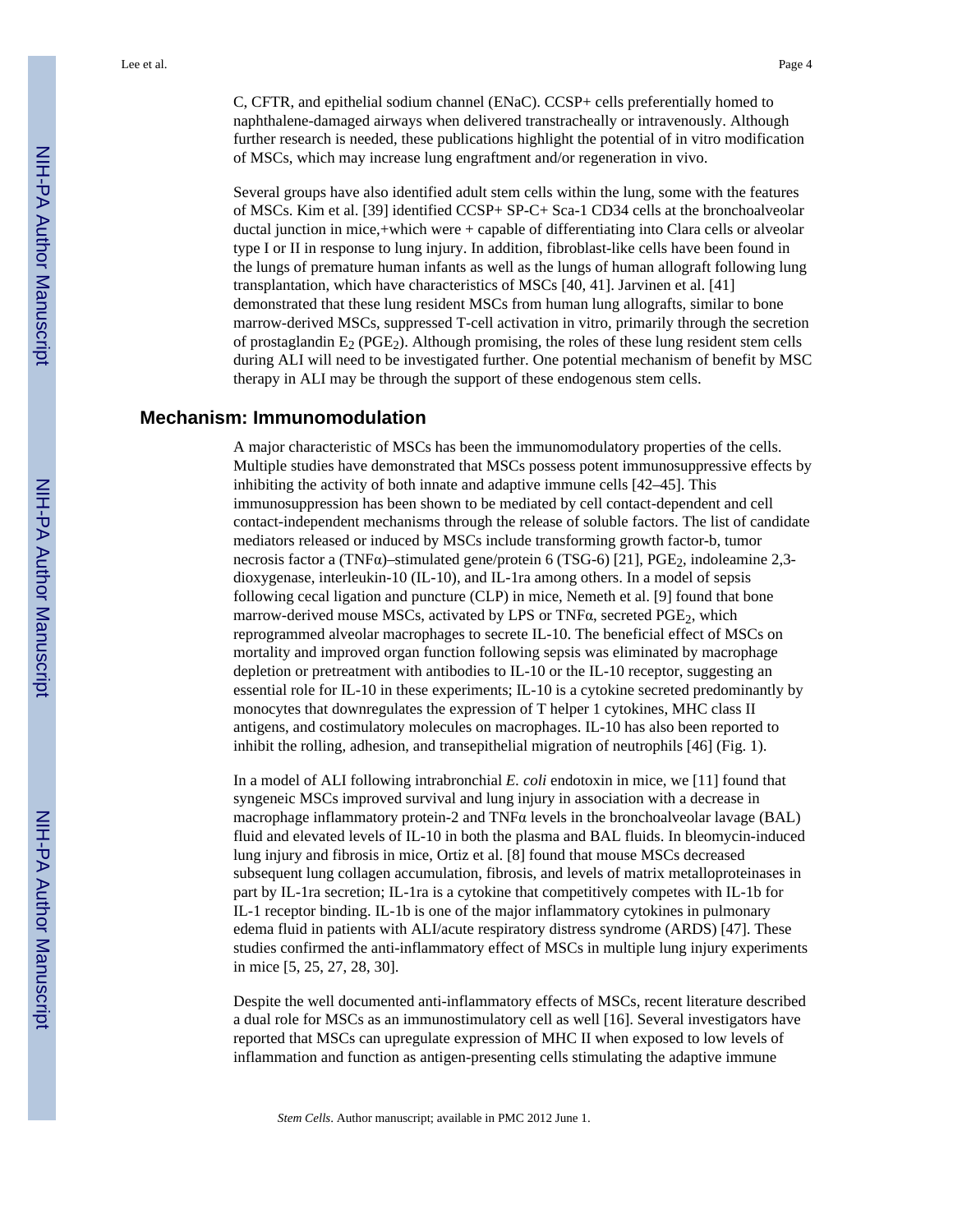system [14, 15]. Recent evidence has also shown that MSCs can secrete IL-6 and induce production of IgG by B lymphocytes in an in vitro setting [48]. In addition, MSCs can prevent neutrophil apoptosis and degranulation in culture without inhibiting their phagocytic or chemotactic capabilities [49]. Thus, MSCs have more complex effects on the immune system than their classical role as immune suppressor cells. In the future, we will have to study the complex and often opposing relationship between the potential immunogenicity of MSCs and their ability to suppress the innate and adaptive immunity to understand the significance of immunomodulation during therapy for lung injury.

#### **Mechanism: Afc**

Impaired AFC (i.e., the resolution of pulmonary edema) is common in patients with ALI/ ARDS. The level of AFC impairment has significant prognostic value in determining morbidity and mortality [50, 51]. Several experimental studies have studied the mechanisms that reduce AFC in ALI, and several pathways have been implicated [52, 53]. In ALI, we and other investigators have reported that pulmonary edema fluid contained high levels of several proinflammatory cytokines, including IL-1b, IL-8, TNFα, and TGFb1 [54–56]. Several of these proinflammatory cytokines have been studied in experimental epithelial fluid transport experiments, particularly the effect of the inflammatory cytokines on the major sodium channel (ENaC a, b, and c) and sodium-potassium ATPase (Na-K-ATPase), and CFTR, alveolar epithelial proteins involved in fluid transport or pulmonary edema resolution.

Bone marrow-derived MSCs are known to produce several epithelial specific growth factors, specifically KGF, the seventh member of the fibroblast growth factor (FGF) family. We have been particularly interested in KGF because multiple investigators have reported that KGF can reduce lung injury in small animal models of pulmonary edema. Recombinant human KGF pretreatment reduced mortality following intratracheal instillation of hydrochloric acid [57, 58], bleomycin [59, 60], hyperoxia [61, 62], and *Pseudomonas aeruginosa* [63]. In rat lung, KGF improved alveolar fluid transport in part by upregulating aENaC gene expression [64] and Na-K-ATPase activity [65]. In the ex vivo perfused human lung, the intrabronchial instillation of human MSCs 1 hour after endotoxin-induced lung injury restored AFC in part by the secretion of KGF [3], which increased vectorial fluid transport across the alveolar epithelium in part through increased trafficking of sodium transport proteins to the cell surface [66, 67]. These studies demonstrated how MSCs may reduce pulmonary edema, a key pathological feature in ALI with prognostic significance (Fig. 1).

#### **Mechanism: Lung Protein Permeability**

The integrity of the lung microvascular endothelium is essential to prevent the influx of protein-rich fluid from the plasma as well as inflammatory cells, which may further aggravate the ability of the lung epithelium to reduce alveolar edema. Several MSC paracrine soluble factors, such as Ang-1 and KGF, are potentially important in these effects. Ang-1, a ligand for the endothelial Tie2 receptor, is a known endothelial survival [68] and vascular stabilization factor that reduces endothelial permeability and inhibits leukocyteendothelium interactions by modifying endothelial cell adhesion molecules and cell junctions [69–72]. We recently found that allogeneic human MSCs secreted a significant amount of Ang-1. Using small interfering RNA knockdown, the secretion of Ang-1 was essential to prevent the increase in epithelial protein permeability in primary cultures of human alveolar epithelial type II cells injured by an inflammatory insult [6]. The effect of MSCs secreted Ang-1 in lung permeability supported several recent studies, which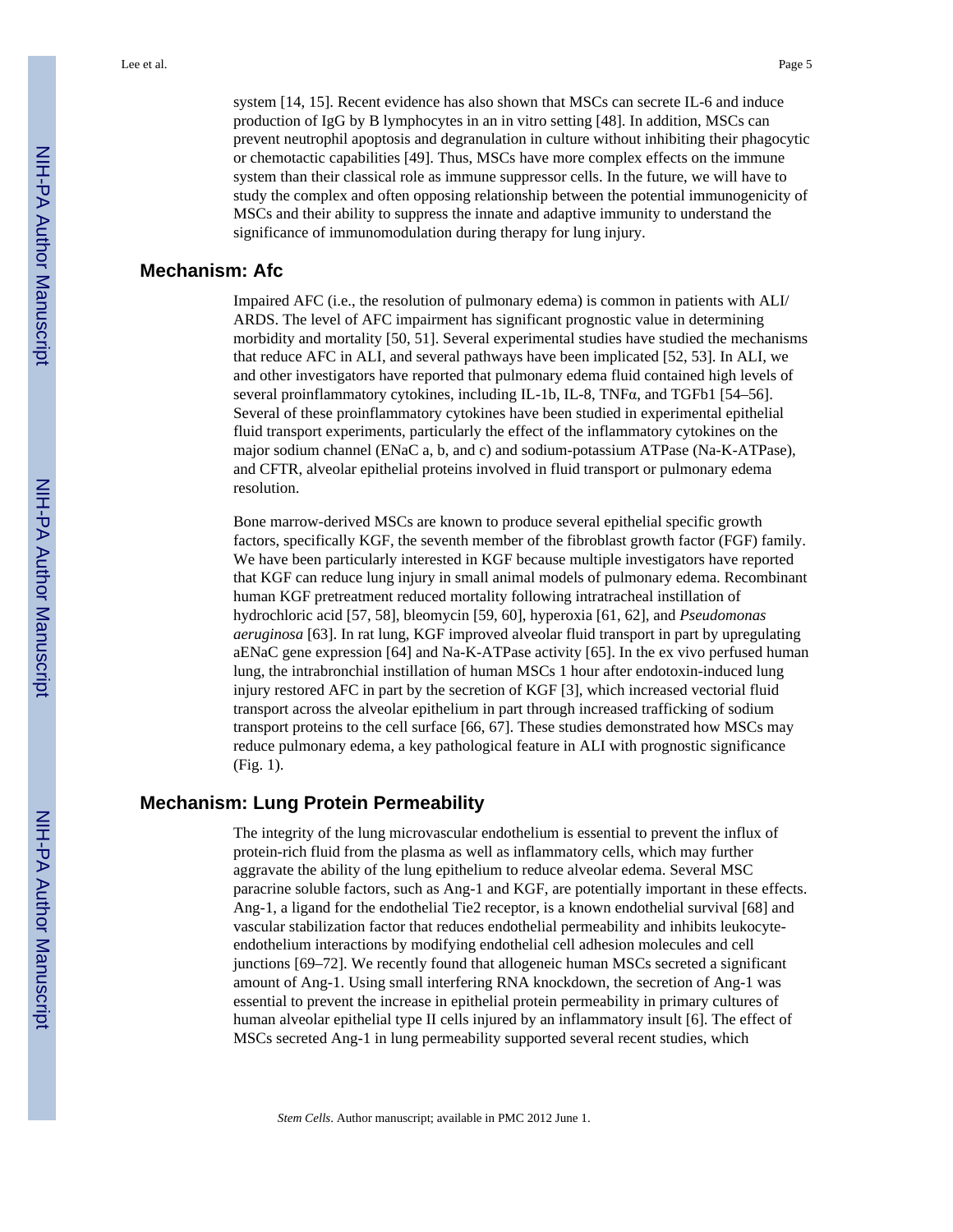demonstrated the therapeutic use of MSCs (with and without transfection with human Ang-1) in mice injured by LPS [5, 7, 30] (Fig. 1).

The potential therapeutic role of KGF is intriguing given the recent study by Murakami et al. [4] that reported that FGFs FGF2, FGF4, and FGF8, which are specific for both FGF receptors 1IIIc and 3IIIc, are responsible for the maintenance of endothelial barrier homeostasis. In models of acute permeability edema such as α-naphthylthiourea [65, 73], *P. aeruginosa* [63], or ventilator-induced lung injury [74], KGF reduced lung edema and BAL protein levels. Another epithelial specific growth factor secreted by MSCs is hepatocyte growth factor (HGF). Previously, HGF was found to stabilize integrity of pulmonary endothelial cells by the inhibition of Rho GTPase and the prevention of actin stress fiber formation and paracellular gaps among pulmonary endothelial cells injured by thrombin [75, 76]. The effect of MSC-derived growth factors on restoring or maintaining lung permeability following injury is promising and will need to be studied further.

#### **Mechanism: Antibacterial Properties**

One safety concern with MSC-based therapy, particularly in treating ALI/ARDS, is their effect on host defense against bacterial infection. Bacterial pneumonia and sepsis from a nonpulmonary cause are two of the most common etiologies of ARDS [77]. Given the preponderance of literature that describes the immunosuppressive effect of MSCs, there was a concern that this effect might diminish host defense against infections. However, recent in vivo studies have provided evidence for the beneficial effects of MSCs in the treatment of bacteria-induced sepsis. In the mouse model of sepsis (CLP), intravenous syngeneic MSCs reduced mortality, improved organ function, and decreased total bacterial counts in the blood and peritoneal fluid [9]. Survival benefits in this study were explained in part by the immunomodulatory properties of MSCs mediated by soluble paracrine factors such as IL-10 and PGE2. In another study, Gonzalez-Rey et al. [78] reported the protective effect of subcutaneous adipose tissue-derived human and mouse MSCs in mouse experimental colitis and sepsis, which also was associated with improved bacterial clearance. Intraperitoneal MSC treatment suppressed acute inflammatory autoimmune responses in mice by inhibiting the inflammatory and Th1 responses. However, the actual mechanism of enhanced bacterial clearance was not clearly identified in these studies.

Macrophages and monocytes play a central role in the production of inflammatory mediators during sepsis, and they appear to be a major cell target in the protective effect of MSCs. Recently, Mei et al. [11] reported that the improvement in bacterial clearance in syngeneic MSC-treated septic mice following CLP could be in part explained by enhanced phagocytic activity of splenic monocytes and macrophages. Also, Kim and Hematti [79] reported that human MSCs improved phagocytic activity of monocyte-derived macrophages, when cocultured in vitro. They demonstrated that coculture of human MSCs and macrophages caused an alternative state (M2) of macrophage activation, which is characterized by antiinflammatory properties and more potent phagocytic activity. The molecular mechanism of such macrophage "reprogramming" effect of MSCs in both of these studies is unclear. Interestingly, Mei et al. did not find any effect of MSCs on phagocytic activity of macrophages in vitro coculture experiments, but clearly demonstrated enhancement of phagocytosis in CD11+ cell population isolated from mouse spleen after MSCs treatment.

It is now well-established that MSCs have Toll-like and formyl peptide-like receptors and become activated in response to different bacterial products, suggesting the possibility that MSCs may be directly involved in innate immune response [10, 80]. Recently, we found that human bone marrow-derived MSCs can inhibit bacterial growth directly, and their antimicrobial effect is mediated in part through the secretion of an antimicrobial peptide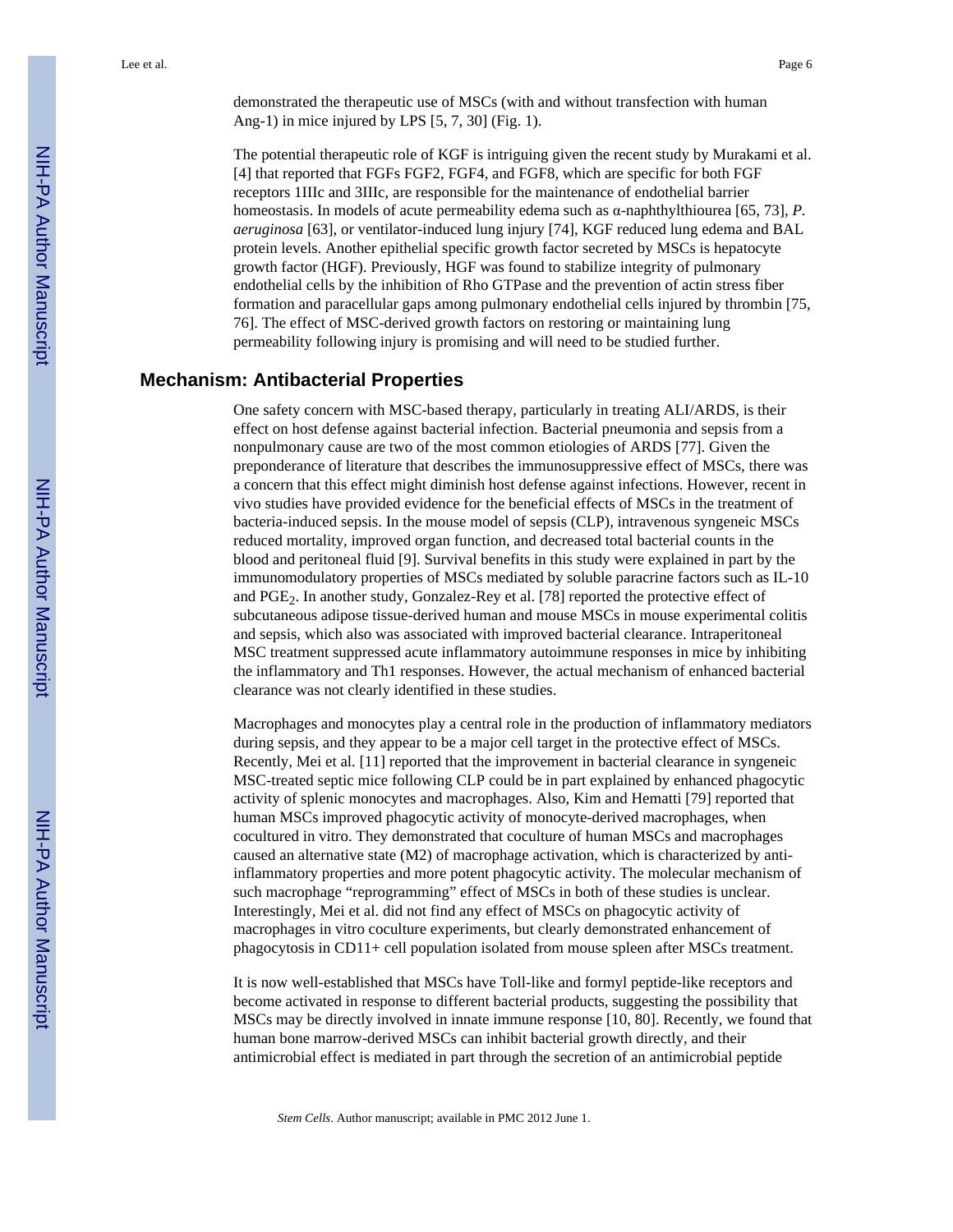LL-37, which was upregulated upon bacterial stimulation [12]. We also demonstrated that LL-37 secretion by MSCs improved bacterial clearance in vivo in the mouse model of *E. coli* pneumonia, when MSCs were administered intrabronchially. These antimicrobial activities of MSCs suggest these cells may participants in host defense (Fig. 1).

## **Conclusion**

ALI/ARDS is the most common cause of acute hypoxemic respiratory failure in critically ill patients [77, 81]. Current treatment for ALI/ARDS is only supportive [82, 83], and therefore, new treatments are needed. Recently, multiple investigators have demonstrated the beneficial effects of MSCs in preclinical models of ALI in both rodents and human tissue. Given the promising initial results, there has been enthusiasm to advance MSCs and/ or cell-based therapy to patients with ALI/ARDS [84]. Currently, there are over 120 clinical trials registered with [clinicaltrial.gov](http://clinicaltrial.gov) involving the use of MSCs as therapy in patients with cardiac, renal, and autoimmune diseases. Much of current interest of MSCs have focused on soluble factors due to their ability to secrete multiple paracrine factors such as growth factors, factors regulating endothelial and epithelial permeability, anti-inflammatory cytokines, and, more recently, antimicrobial peptides that can potentially treat the major abnormalities that underlie ALI, including impaired AFC, altered lung endothelial permeability, dysregulated inflammation, and infection. However, given the recent findings of in vitro modification of these MSCs to a lung epithelial phenotype and the potential to increase lung engraftment in vivo [36, 37] and the discovery of endogenous adult lung stem cells with features of MSCs [39, 41], further mechanistic studies are needed to maximize MSCs therapeutic effect. At a minimum, issues of potency ("what defines a MSCs") and immunogenicity versus immunomodulatory behavior of MSCs needs further work. For instance, the effect of culture conditions on both MSCs growth and phenotype is significant but still not fully appreciated [85]; not all MSCs retain their "stem" cell-like properties in culture. It may be time to revise the definition of MSCs set forth by the International Society of Cellular Therapy from 2006 [2] to compare preclinical animal studies and clinical trials for efficacy better. Regardless, future research in this field should continue and focus on elucidating the basic mechanisms responsible for the beneficial effects of MSCs. In the process, a novel and safe therapy for ALI/ARDS might eventually emerge.

#### **Acknowledgments**

We thank Diana Lim for her excellent help in preparing the figure. This work was supported by the National Institutes of Health, National Heart, Lung, and Blood Institute (NHLBI 093026 and NHLBI 5185651854 [to J.W.L.]) and the National Institutes of Health, National Institute of Allergy and Infectious Diseases (NIAID A1053194 [to M.A.M.]). Pediatric Scientist NIH (James P Howard).

## **REFERENCES**

- 1. Friedenstein AJ, Petrakova KV, Kurolesova AI, et al. Heterotopic of bone marrow. Analysis of precursor cells for osteogenic and hematopoietic tissues. Transplantation. 1968; 6:230–247. [PubMed: 5654088]
- 2. Dominici M, Le Blanc K, Mueller I, et al. Minimal criteria for defining multipotent mesenchymal stromal cells. The international society for cellular therapy position statement. Cytotherapy. 2006; 8:315–317. [PubMed: 16923606]
- 3. Lee JW, Fang X, Gupta N, et al. Allogeneic human mesenchymal stem cells for treatment of *E. coli* endotoxin-induced acute lung injury in the ex vivo perfused human lung. Proc Natl Acad Sci USA. 2009; 106:16357–16362. [PubMed: 19721001]
- 4. Murakami M, Nguyen LT, Zhang ZW, et al. The FGF system has a key role in regulating vascular integrity. J Clin Invest. 2008; 118:3355–3366. [PubMed: 18776942]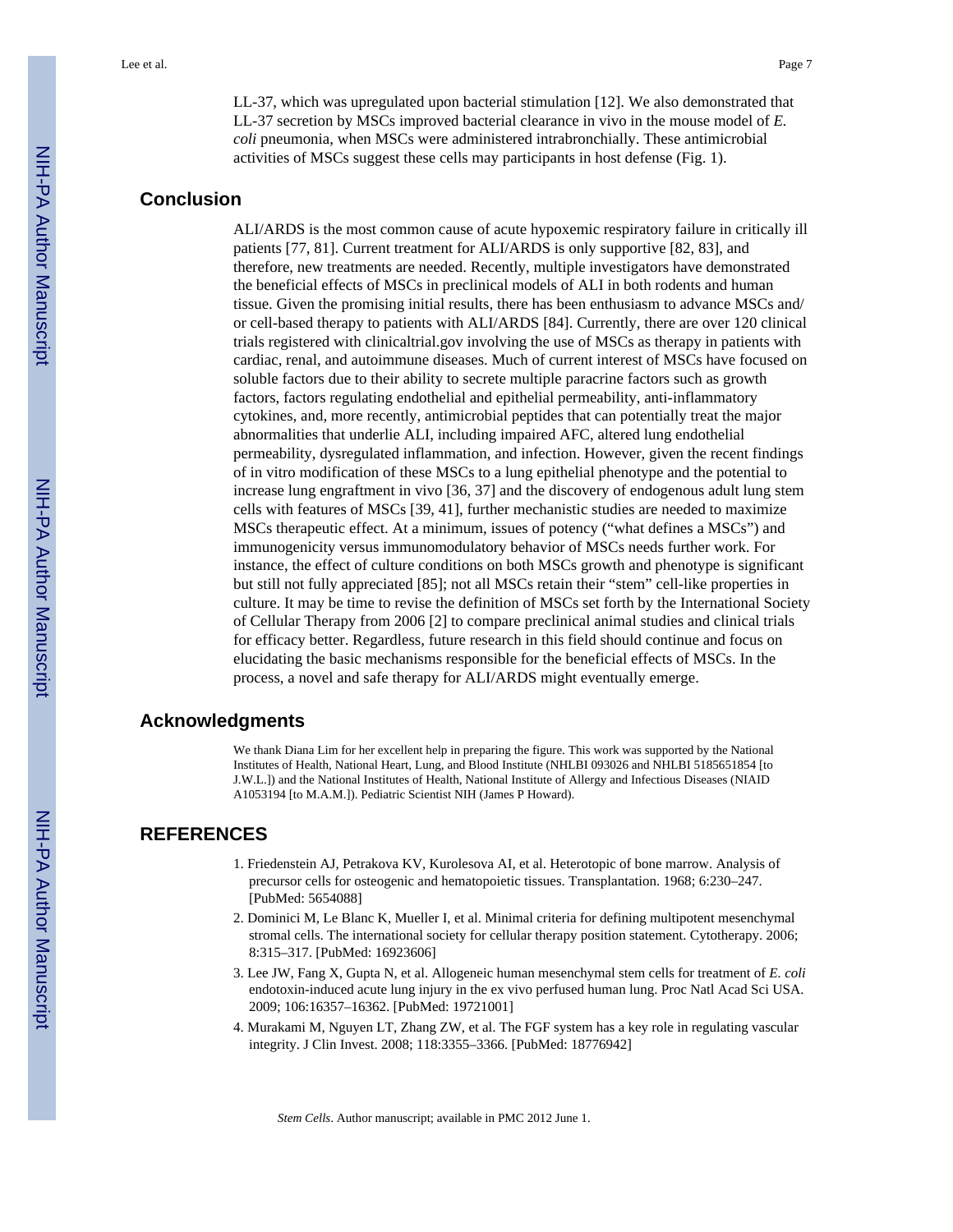- 5. Mei SH, McCarter SD, Deng Y, et al. Prevention of LPS-induced acute lung injury in mice by mesenchymal stem cells overexpressing angiopoietin 1. PLoS Med. 2007; 4:e269. [PubMed: 17803352]
- 6. Fang X, Neyrinck AP, Matthay MA, et al. Allogeneic human mesenchymal stem cells restore epithelial protein permeability in cultured human alveolar type ii cells by secretion of angiopoietin-1. J Biol Chem. 2010; 285:26211–26222. [PubMed: 20554518]
- 7. McCarter SD, Mei SH, Lai PF, et al. Cell-based angiopoietin-1 gene therapy for acute lung injury. Am J Respir Crit Care Med. 2007; 175:1014–1026. [PubMed: 17322110]
- 8. Ortiz LA, Dutreil M, Fattman C, et al. Interleukin 1 receptor antagonist mediates the antiinflammatory and antifibrotic effect of mesenchymal stem cells during lung injury. Proc Natl Acad Sci USA. 2007; 104:11002–11007. [PubMed: 17569781]
- 9. Nemeth K, Leelahavanichkul A, Yuen PS, et al. Bone marrow stromal cells attenuate sepsis via prostaglandin e(2)-dependent reprogramming of host macrophages to increase their interleukin-10 production. Nat Med. 2009; 15:42–49. [PubMed: 19098906]
- 10. Gupta N, Su X, Popov B, et al. Intrapulmonary delivery of bone marrow-derived mesenchymal stem cells improves survival and attenuates endotoxin-induced acute lung injury in mice. J Immunol. 2007; 179:1855–1863. [PubMed: 17641052]
- 11. Mei SH, Haitsma JJ, Dos Santos CC, et al. Mesenchymal stem cells reduce inflammation while enhancing bacterial clearance and improving survival in sepsis. Am J Respir Crit Care Med. 182:1047–1057. [PubMed: 20558630]
- 12. Krasnodembskaya A, Song Y, Fang X, et al. Antibacterial effect of human mesenchymal stem cells is mediated in part from secretion of the antimicrobial peptide LL-37. Stem Cells. 2010; 28:2229– 2238. [PubMed: 20945332]
- 13. Patel SA, Sherman L, Munoz J, et al. Immunological properties of mesenchymal stem cells and clinical implications. Arch Immunol Ther Exp (Warsz). 2008; 56:1–8. [PubMed: 18250975]
- 14. Chan JL, Tang KC, Patel AP, et al. Antigen-presenting property of mesenchymal stem cells occurs during a narrow window at low levels of interferon-gamma. Blood. 2006; 107:4817–4824. [PubMed: 16493000]
- 15. Stagg J, Pommey S, Eliopoulos N, et al. Interferon-gamma-stimulated marrow stromal cells: A new type of nonhematopoietic antigen-presenting cell. Blood. 2006; 107:2570–2577. [PubMed: 16293599]
- 16. Stagg J. Immune regulation by mesenchymal stem cells: Two sides to the coin. Tissue Antigens. 2007; 69:1–9. [PubMed: 17212702]
- 17. Nauta AJ, Westerhuis G, Kruisselbrink AB, et al. Donor-derived mesenchymal stem cells are immunogenic in an allogeneic host and stimulate donor graft rejection in a nonmyeloablative setting. Blood. 2006; 108:2114–2120. [PubMed: 16690970]
- 18. Li TS, Hayashi M, Ito H, et al. Regeneration of infarcted myocardium by intramyocardial implantation of ex vivo transforming growth factor-beta-preprogrammed bone marrow stem cells. Circulation. 2005; 111:2438–2445. [PubMed: 15883211]
- 19. Miyahara Y, Nagaya N, Kataoka M, et al. Monolayered mesenchymal stem cells repair scarred myocardium after myocardial infarction. Nat Med. 2006; 12:459–465. [PubMed: 16582917]
- 20. Iso Y, Spees JL, Serrano C, et al. Multipotent human stromal cells improve cardiac function after myocardial infarction in mice without long-term engraftment. Biochem Biophys Res Commun. 2007; 354:700–706. [PubMed: 17257581]
- 21. Lee RH, Pulin AA, Seo MJ, et al. Intravenous HMSCs improve myocardial infarction in mice because cells embolized in lung are activated to secrete the anti-inflammatory protein TSG-6. Cell Stem Cell. 2009; 5:54–63. [PubMed: 19570514]
- 22. Lee RH, Seo MJ, Reger RL, et al. Multipotent stromal cells from human marrow home to and promote repair of pancreatic islets and renal glomeruli in diabetic NOD/scid mice. Proc Natl Acad Sci USA. 2006; 103:17438–17443. [PubMed: 17088535]
- 23. Parekkadan B, van Poll D, Suganuma K, et al. Mesenchymal stem cell-derived molecules reverse fulminant hepatic failure. PLoS One. 2007; 2:e941. [PubMed: 17895982]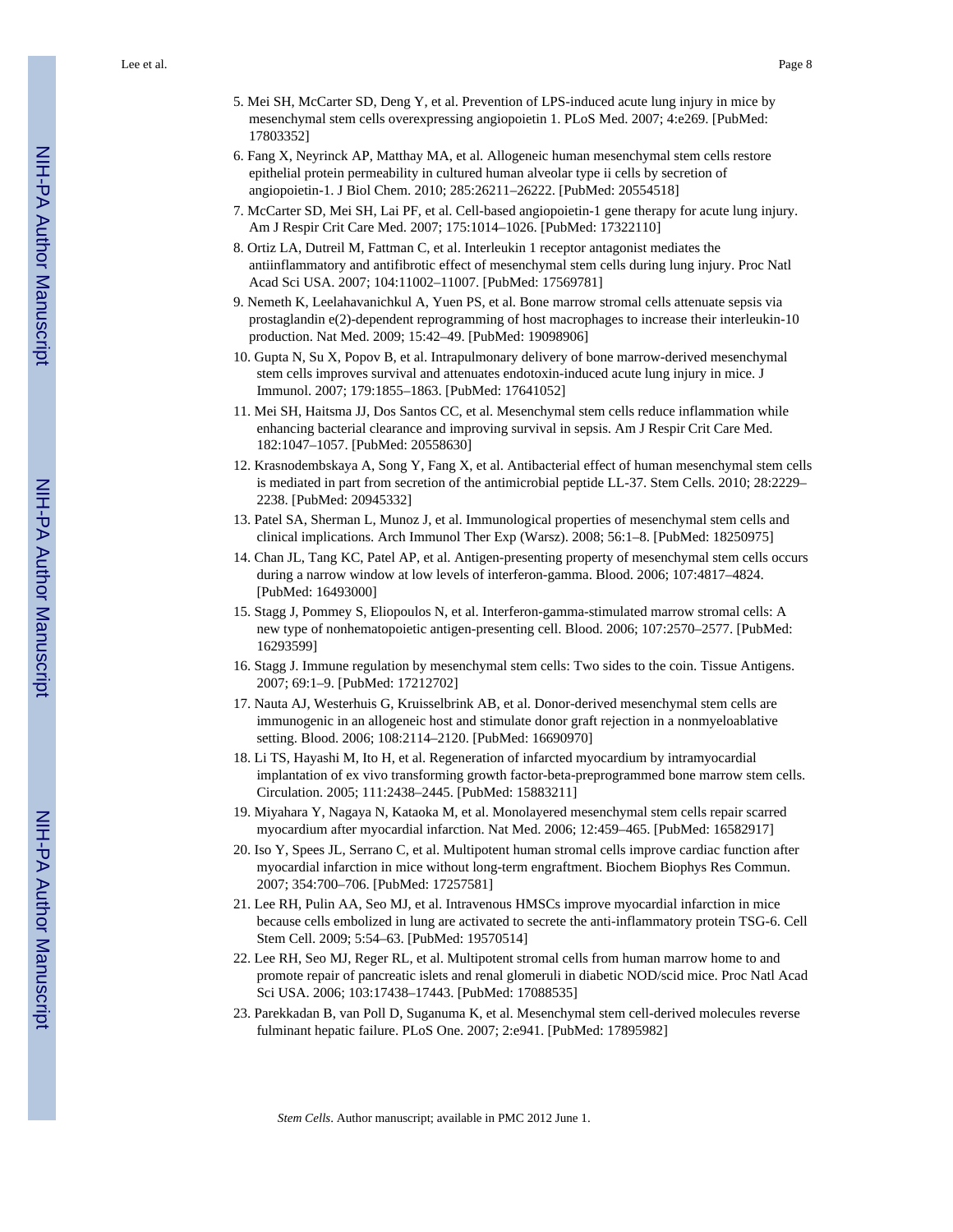Lee et al. Page 9

- 24. Togel F, Hu Z, Weiss K, et al. Administered mesenchymal stem cells protect against ischemic acute renal failure through differentiation-independent mechanisms. Am J Physiol Renal Physiol. 2005; 289:F31–F42. [PubMed: 15713913]
- 25. Ortiz LA, Gambelli F, McBride C, et al. Mesenchymal stem cell engraftment in lung is enhanced in response to bleomycin exposure and ameliorates its fibrotic effects. Proc Natl Acad Sci USA. 2003; 100:8407–8411. [PubMed: 12815096]
- 26. Yamada M, Kubo H, Kobayashi S, et al. Bone marrow-derived progenitor cells are important for lung repair after lipopolysaccharide-induced lung injury. J Immunol. 2004; 172:1266–1272. [PubMed: 14707105]
- 27. Rojas M, Xu J, Woods CR, et al. Bone marrow-derived mesenchymal stem cells in repair of the injured lung. Am J Respir Cell Mol Biol. 2005; 33:145–152. [PubMed: 15891110]
- 28. Xu J, Woods CR, Mora AL, et al. Prevention of endotoxin-induced systemic response by bone marrow-derived mesenchymal stem cells in mice. Am J Physiol Lung Cell Mol Physiol. 2007; 293:L131–L141. [PubMed: 17416739]
- 29. Zhen G, Liu H, Gu N, et al. Mesenchymal stem cells transplantation protects against rat pulmonary emphysema. Front Biosci. 2008; 13:3415–3422. [PubMed: 18508443]
- 30. Xu J, Qu J, Cao L, et al. Mesenchymal stem cell-based angiopoietin-1 gene therapy for acute lung injury induced by lipopolysaccharide in mice. J Pathol. 2008; 214:472–481. [PubMed: 18213733]
- 31. Islam MN, Otsu K, Houser SD, et al. Mitochondrial donation by mesenchymal stromal cells rescues alveolar surfactant secretion in sepsis. FASEB J. 2010; 24:612–24.
- 32. Krause DS, Theise ND, Collector MI, et al. Multi-organ, multi-lineage engraftment by a single bone marrow-derived stem cell. Cell. 2001; 105:369–377. [PubMed: 11348593]
- 33. Wagers AJ, Sherwood RI, Christensen JL, et al. Little evidence for developmental plasticity of adult hematopoietic stem cells. Science. 2002; 297:2256–2259. [PubMed: 12215650]
- 34. Kotton DN, Fabian AJ, Mulligan RC. Failure of bone marrow to reconstitute lung epithelium. Am J Respir Cell Mol Biol. 2005; 33:328–334. [PubMed: 15961722]
- 35. Loi R, Beckett T, Goncz KK, et al. Limited restoration of cystic fibrosis lung epithelium in vivo with adult bone marrow-derived cells. Am J Respir Crit Care Med. 2006; 173:171–179. [PubMed: 16179642]
- 36. Sueblinvong V, Loi R, Eisenhauer PL, et al. Derivation of lung epithelium from human cord blood-derived mesenchymal stem cells. Am J Respir Crit Care Med. 2008; 177:701–711. [PubMed: 18063840]
- 37. Wong AP, Dutly AE, Sacher A, et al. Targeted cell replacement with bone marrow cells for airway epithelial regeneration. Am J Physiol Lung Cell Mol Physiol. 2007; 293:L740–L752. [PubMed: 17616650]
- 38. Wong AP, Keating A, Lu WY, et al. Identification of a bone marrow-derived epithelial-like population capable of repopulating injured mouse airway epithelium. J Clin Invest. 2009; 119:336–348. [PubMed: 19164856]
- 39. Kim CF, Jackson EL, Woolfenden AE, et al. Identification of bron-chioalveolar stem cells in normal lung and lung cancer. Cell. 2005; 121:823–835. [PubMed: 15960971]
- 40. Hennrick KT, Keeton AG, Nanua S, et al. Lung cells from neonates show a mesenchymal stem cell phenotype. Am J Respir Crit Care Med. 2007; 175:1158–1164. [PubMed: 17332484]
- 41. Jarvinen L, Badri L, Wettlaufer S, et al. Lung resident mesenchymal stem cells isolated from human lung allografts inhibit T cell proliferation via a soluble mediator. J Immunol. 2008; 181:4389–4396. [PubMed: 18768898]
- 42. Aggarwal S, Pittenger MF. Human mesenchymal stem cells modulate allogeneic immune cell responses. Blood. 2005; 105:1815–1822. [PubMed: 15494428]
- 43. Beyth S, Borovsky Z, Mevorach D, et al. Human mesenchymal stem cells alter antigen-presenting cell maturation and induce T-cell unre-sponsiveness. Blood. 2005; 105:2214–2219. [PubMed: 15514012]
- 44. Corcione A, Benvenuto F, Ferretti E, et al. Human mesenchymal stem cells modulate B-cell functions. Blood. 2006; 107:367–372. [PubMed: 16141348]
- 45. Glennie S, Soeiro I, Dyson PJ, et al. Bone marrow mesenchymal stem cells induce division arrest anergy of activated T cells. Blood. 2005; 105:2821–2827. [PubMed: 15591115]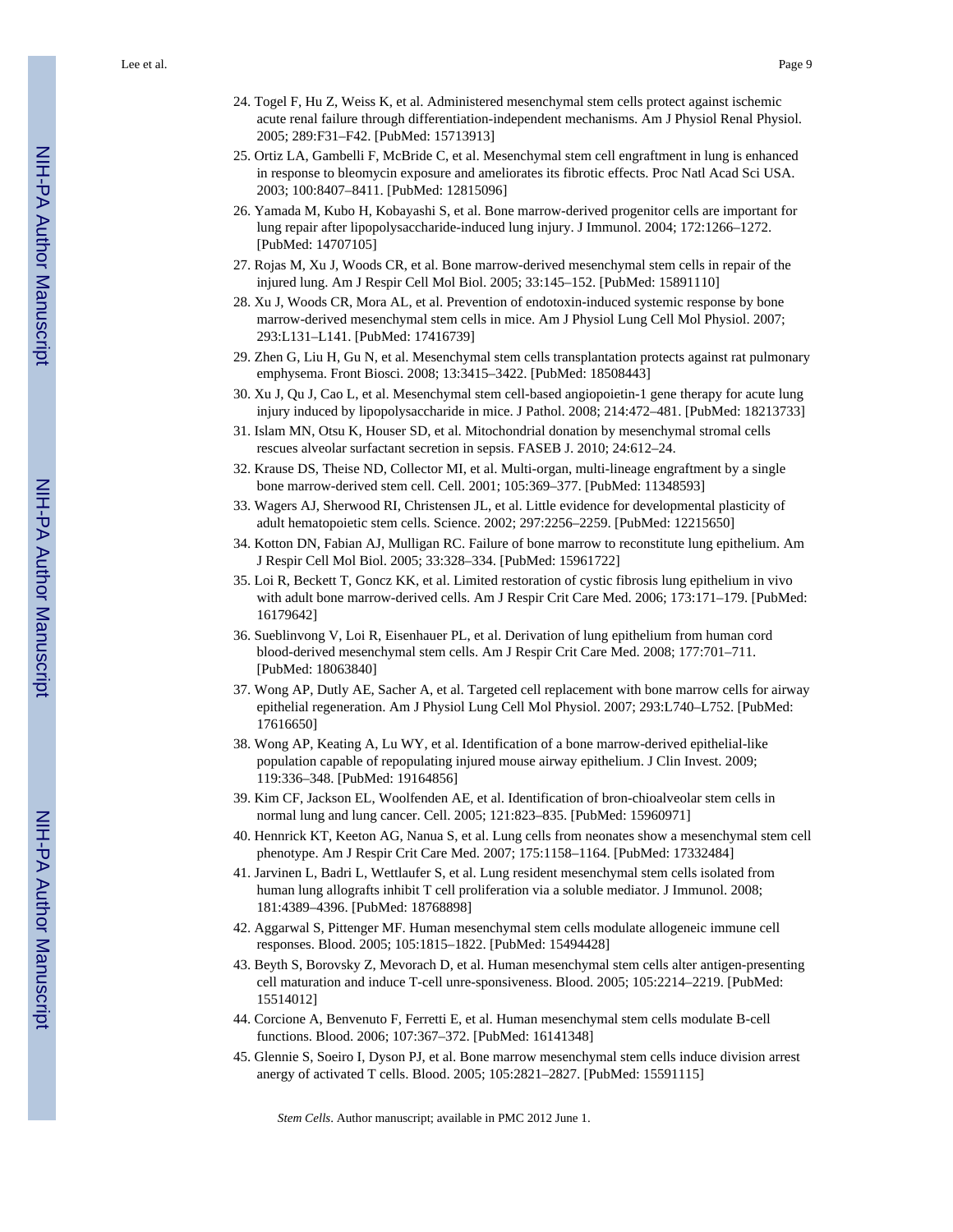Lee et al. Page 10

- 46. Ajuebor MN, Das AM, Virag L, et al. Role of resident peritoneal macrophages and mast cells in chemokine production and neutrophil migration in acute inflammation: Evidence for an inhibitory loop involving endogenous IL-10. J Immunol. 1999; 162:1685–1691. [PubMed: 9973430]
- 47. Geiser T, Atabai K, Jarreau PH, et al. Pulmonary edema fluid from patients with acute lung injury augments in vitro alveolar epithelial repair by an IL-1beta-dependent mechanism. Am J Respir Crit Care Med. 2001; 163:1384–1388. [PubMed: 11371405]
- 48. Rasmusson I, Le Blanc K, Sundberg B, et al. Mesenchymal stem cells stimulate antibody secretion in human B cells. Scand J Immunol. 2007; 65:336–343. [PubMed: 17386024]
- 49. Raffaghello L, Bianchi G, Bertolotto M, et al. Human mesenchymal stem cells inhibit neutrophil apoptosis: A model for neutrophil preservation in the bone marrow niche. Stem Cells. 2008; 26:151–162. [PubMed: 17932421]
- 50. Matthay MA, Wiener-Kronish JP. Intact epithelial barrier function is critical for the resolution of alveolar edema in humans. Am Rev Respir Dis. 1990; 142(6 pt 1):1250–1257. [PubMed: 2252240]
- 51. Ware LB, Matthay MA. Alveolar fluid clearance is impaired in the majority of patients with acute lung injury and the acute respiratory distress syndrome. Am J Respir Crit Care Med. 2001; 163:1376–1383. [PubMed: 11371404]
- 52. Matthay MA, Folkesson HG, Clerici C. Lung epithelial fluid transport and the resolution of pulmonary edema. Physiol Rev. 2002; 82:569–600. [PubMed: 12087129]
- 53. Folkesson HG, Matthay MA. Alveolar epithelial ion and fluid transport: Recent progress. Am J Respir Cell Mol Biol. 2006; 35:10–19. [PubMed: 16514116]
- 54. Pugin J, Verghese G, Widmer MC, et al. The alveolar space is the site of intense inflammatory and profibrotic reactions in the early phase of acute respiratory distress syndrome. Crit Care Med. 1999; 27:304–312. [PubMed: 10075054]
- 55. Olman MA, White KE, Ware LB, et al. Pulmonary edema fluid from patients with early lung injury stimulates fibroblast proliferation through IL-1 beta-induced IL-6 expression. J Immunol. 2004; 172:2668–2677. [PubMed: 14764742]
- 56. Lee JW, Fang X, Dolganov G, et al. Acute lung injury edema fluid decreases net fluid transport across human alveolar epithelial type II cells. J Biol Chem. 2007; 282:24109–24119. [PubMed: 17580309]
- 57. Nemzek JA, Ebong SJ, Kim J, et al. Keratinocyte growth factor pretreatment is associated with decreased macrophage inflammatory protein-2alpha concentrations and reduced neutrophil recruitment in acid aspiration lung injury. Shock. 2002; 18:501–506. [PubMed: 12462556]
- 58. Yano T, Deterding RR, Simonet WS, et al. Keratinocyte growth factor reduces lung damage due to acid instillation in rats. Am J Respir Cell Mol Biol. 1996; 15:433–442. [PubMed: 8879176]
- 59. Sugahara K, Iyama K, Kuroda MJ, et al. Double intratracheal instillation of keratinocyte growth factor prevents bleomycin-induced lung fibrosis in rats. J Pathol. 1998; 186:90–98. [PubMed: 9875145]
- 60. Yi ES, Salgado M, Williams S, et al. Keratinocyte growth factor decreases pulmonary edema, transforming growth factor-beta andplatelet-derived growth factor-BB expression, and alveolar type II cell loss in bleomycin-induced lung injury. Inflammation. 1998; 22:315–325. [PubMed: 9604718]
- 61. Barazzone C, Donati YR, Rochat AF, et al. Keratinocyte growth factor protects alveolar epithelium and endothelium from oxygen-induced injury in mice. Am J Pathol. 1999; 154:1479–1487. [PubMed: 10329601]
- 62. Panos RJ, Bak PM, Simonet WS, et al. Intratracheal instillation of keratinocyte growth factor decreases hyperoxia-induced mortality in rats. J Clin Invest. 1995; 96:2026–2033. [PubMed: 7560096]
- 63. Viget NB, Guery BP, Ader F, et al. Keratinocyte growth factor protects against Pseudomonas aeruginosa-induced lung injury. Am J Physiol Lung Cell Mol Physiol. 2000; 279:L1199–L1209. [PubMed: 11076810]
- 64. Wang Y, Folkesson HG, Jayr C, et al. Alveolar epithelial fluid transport can be simultaneously upregulated by both KGF and beta-agonist therapy. J Appl Physiol. 1999; 87:1852–1860. [PubMed: 10562630]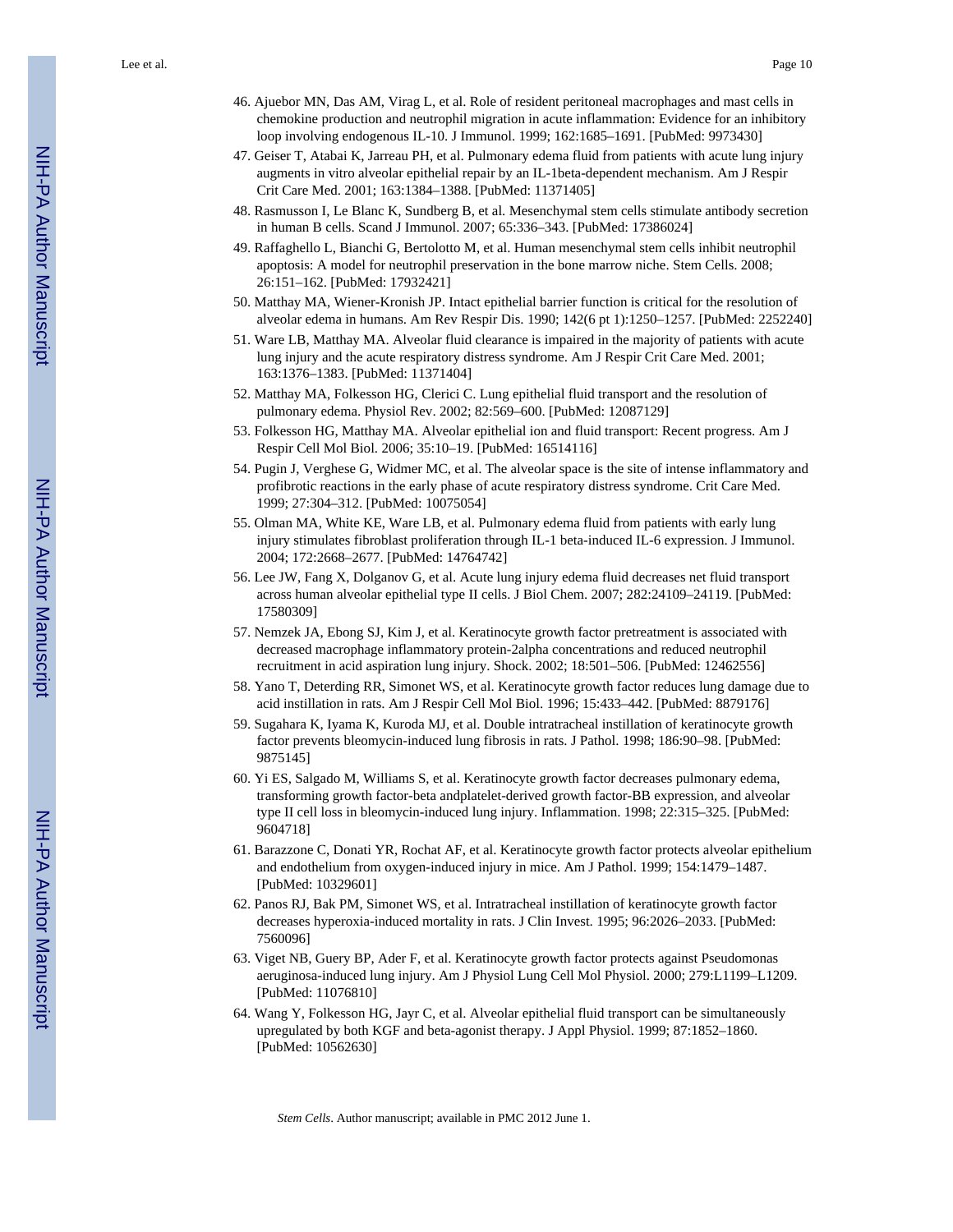- 65. Guery BP, Mason CM, Dobard EP, et al. Keratinocyte growth factor increases transalveolar sodium reabsorption in normal and injured rat lungs. Am J Respir Crit Care Med. 1997; 155:1777– 1784. [PubMed: 9154891]
- 66. Dada LA, Sznajder JI. Mechanisms of pulmonary edema clearance during acute hypoxemic respiratory failure: Role of the Na,K-ATPase. Crit Care Med. 2003; 31(suppl 4):S248–S252. [PubMed: 12682448]
- 67. Planes C, Blot-Chabaud M, Matthay MA, et al. Hypoxia and beta 2-agonists regulate cell surface expression of the epithelial sodium channel in native alveolar epithelial cells. J Biol Chem. 2002; 277:47318–47324. [PubMed: 12372821]
- 68. Kwak HJ, So JN, Lee SJ, et al. Angiopoietin-1 is an apoptosis survival factor for endothelial cells. FEBS Lett. 1999; 448:249–253. [PubMed: 10218485]
- 69. Gamble JR, Drew J, Trezise L, et al. Angiopoietin-1 is an antiperme-ability and anti-inflammatory agent in vitro and targets cell junctions. Circ Res. 2000; 87:603–607. [PubMed: 11009566]
- 70. Thurston G, Suri C, Smith K, et al. Leakage-resistant blood vessels in mice transgenically overexpressing angiopoietin-1. Science. 1999; 286:2511–2514. [PubMed: 10617467]
- 71. Kim I, Moon SO, Park SK, et al. Angiopoietin-1 reduces VEGF-stimulated leukocyte adhesion to endothelial cells by reducing ICAM-1, VCAM-1, and E-selectin expression. Circ Res. 2001; 89:477–479. [PubMed: 11557733]
- 72. Pizurki L, Zhou Z, Glynos K, et al. Angiopoietin-1 inhibits endothelial permeability, neutrophil adherence and IL-8 production. Br J Pharmacol. 2003; 139:329–336. [PubMed: 12770938]
- 73. Mason CM, Guery BP, Summer WR, et al. Keratinocyte growth factor attenuates lung leak induced by alpha-naphthylthiourea in rats. Crit Care Med. 1996; 24:925–931. [PubMed: 8681593]
- 74. Welsh DA, Summer WR, Dobard EP, et al. Keratinocyte growth factor prevents ventilator-induced lung injury in an ex vivo rat model. Am J Respir Crit Care Med. 2000; 162(3 pt 1):1081–1086. [PubMed: 10988134]
- 75. Birukova AA, Alekseeva E, Mikaelyan A, et al. HGF attenuates thrombin-induced endothelial permeability by Tiam1-mediated activation of the Rac pathway and by Tiam1/Rac-dependent inhibition of the Rho pathway. FASEB J. 2007; 21:2776–2786. [PubMed: 17428964]
- 76. Singleton PA, Salgia R, Moreno-Vinasco L, et al. CD44 regulates hepatocyte growth factormediated vascular integrity. Role of c-met, Tiam1/Rac1, dynamin 2, and cortactin. J Biol Chem. 2007; 282:30643–30657. [PubMed: 17702746]
- 77. Rubenfeld GD, Caldwell E, Peabody E, et al. Incidence and outcomes of acute lung injury. N Engl J Med. 2005; 353:1685–1693. [PubMed: 16236739]
- 78. Gonzalez-Rey E, Anderson P, Gonzalez MA, et al. Human adult stem cells derived from adipose tissue protect against experimental colitis and sepsis. Gut. 2009; 58:929–939. [PubMed: 19136511]
- 79. Kim J, Hematti P. Mesenchymal stem cell-educated macrophages: A novel type of alternatively activated macrophages. Exp Hematol. 2009; 37:1445–1453. [PubMed: 19772890]
- 80. Nemeth K, Mayer B, Mezey E. Modulation of bone marrow stromal cell functions in infectious diseases by toll-like receptor ligands. J Mol Med. 2010; 88:5–10. [PubMed: 19756450]
- 81. Ware LB, Matthay MA. The acute respiratory distress syndrome. N Engl J Med. 2000; 342:1334– 1349. [PubMed: 10793167]
- 82. Ventilation with lower tidal volumes as compared with traditional tidal volumes for acute lung injury and the acute respiratory distress syndrome. The acute respiratory distress syndrome network. N Engl J Med. 2000; 342:1301–1308. [PubMed: 10793162]
- 83. Wiedemann HP, Wheeler AP, Bernard GR, et al. Comparison of two fluid-management strategies in acute lung injury. N Engl J Med. 2006; 354:2564–2575. [PubMed: 16714767]
- 84. Matthay MA, Thompson BT, Read EJ, et al. Therapeutic potential of mesenchymal stem cells for severe acute lung injury. Chest. 2010; 138:965–972. [PubMed: 20923800]
- 85. Larson BL, Ylostalo J, Prockop DJ. Human multipotent stromal cells undergo sharp transition from division to development in culture. Stem Cells. 2008; 26:193–201. [PubMed: 17916801]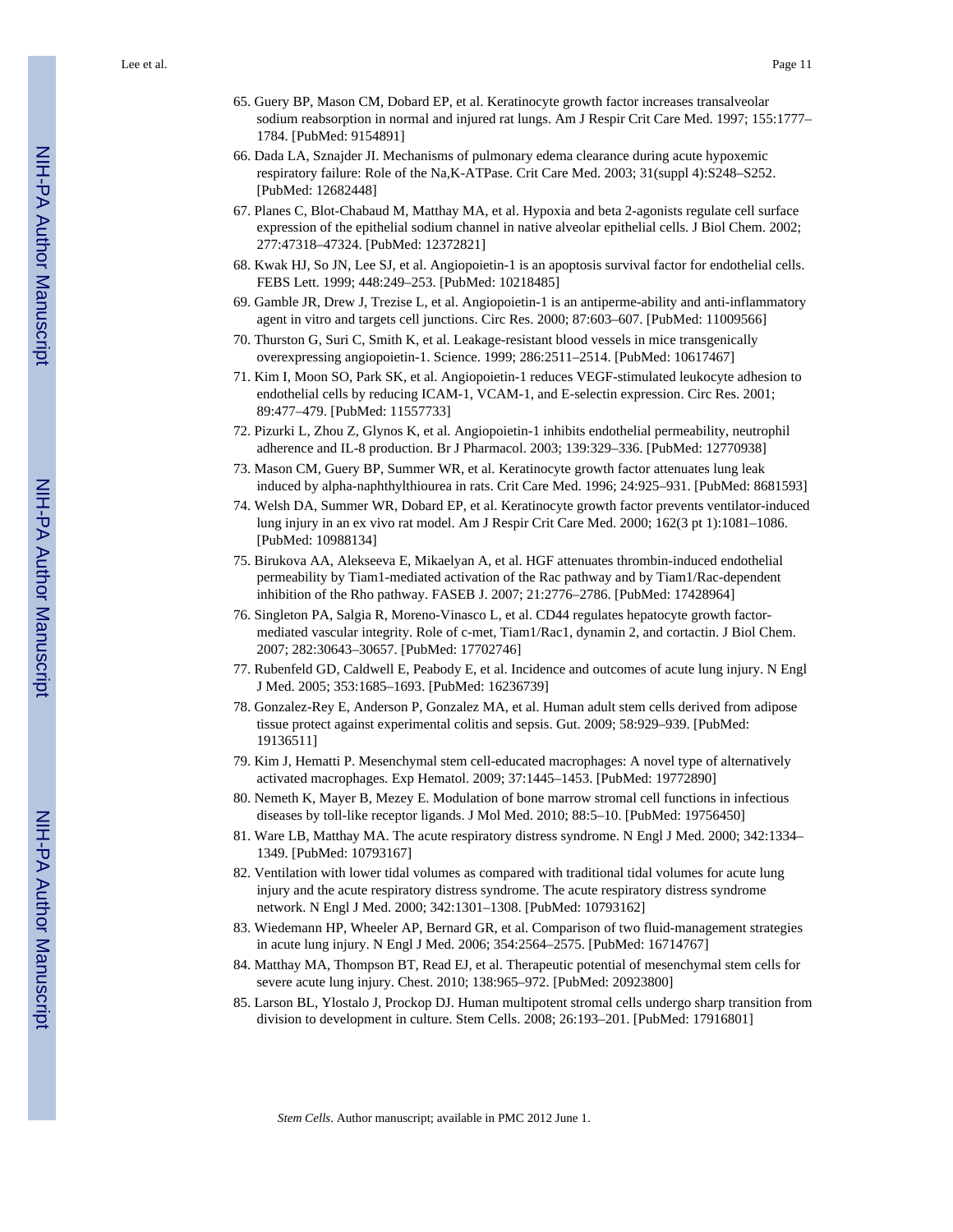Lee et al. Page 12



#### **Figure 1.**

In acute lung injury (ALI), the therapeutic properties of mesenchymal stem cells (MSCs) rely on both paracrine mechanism and through interaction with other cells. Multiple mechanisms have been identified through which MSC therapy may repair the alveolar epithelium and endothelium during ALI, such as (a) secretion of paracrine soluble factor, which restore alveolar fluid clearance, lung permeability, and inhibit bacterial growth, and (b) immunomodulation of innate and adaptive immune cells, which reduce alveolar inflammation. Although not fully characterized, the potential of engraftment by in vivo modified MSCs and the presence of endogenous adult stem cells with characteristics similar to MSCs may also contribute to this therapeutic effect. Abbreviations: Ang-1, angiopoietin-1; IL-10, interleukin-10; KGF, keratinocyte growth factor; MSC, mesenchymal stem cell; PGE<sub>2</sub>, prostaglandin E<sub>2</sub>; PMN, polymorphonuclear neutrophils.